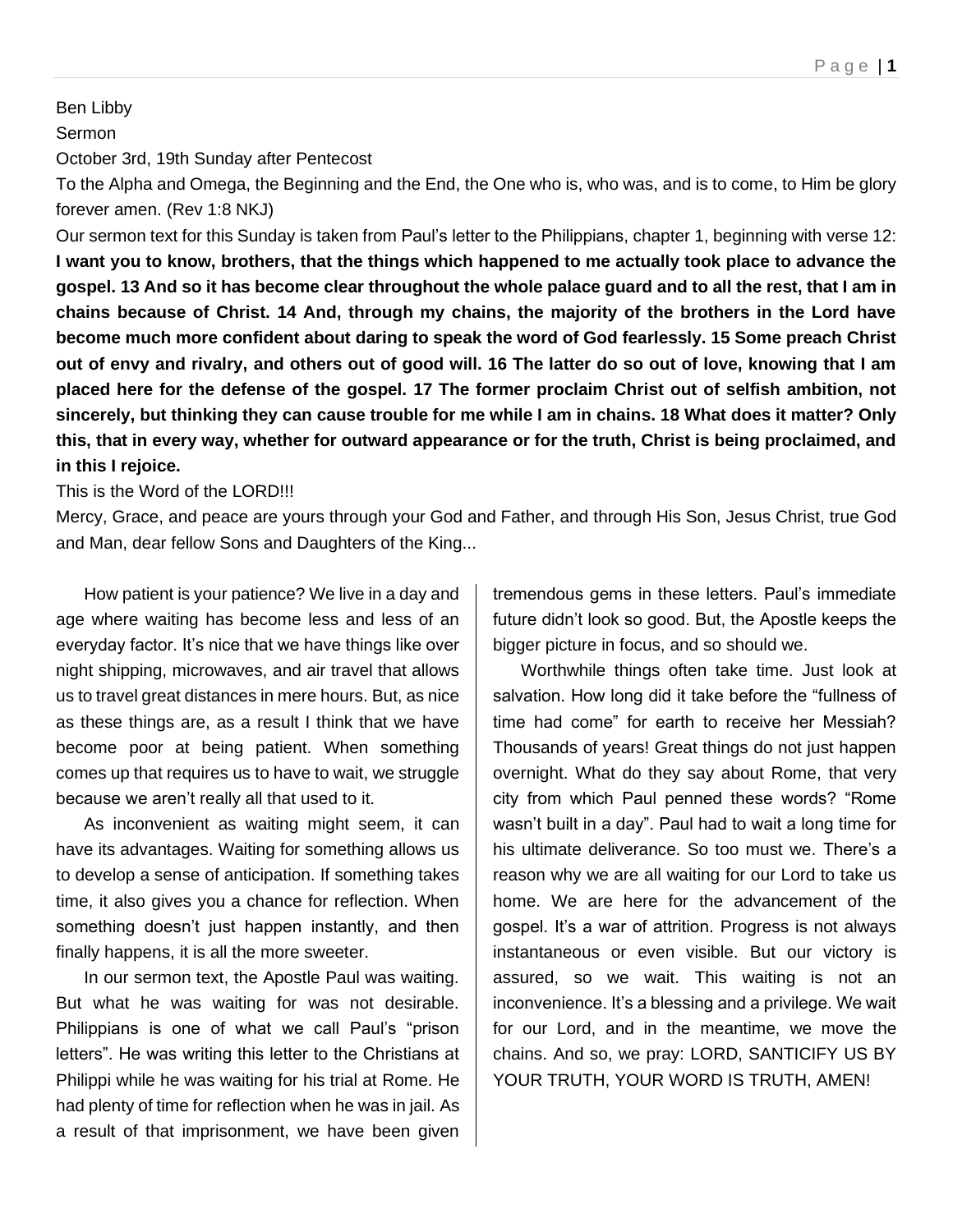**I want you to know, brothers, that the things which happened to me actually took place to advance the gospel. 13 And so it has become clear throughout the whole palace guard and to all the rest, that I am in chains because of Christ.** 

Life is not a sprint, it's a marathon. It's a process. And, above all, it's not easy. It's a struggle. Paul knew struggle like the back of his hand. He summarized it once in his second letter of Corinthians: **From the Jews five times I received forty stripes minus one. 25 Three times I was beaten with rods; once I was stoned; three times I was shipwrecked; a night and a day I have been in the deep; 26 in journeys often, in perils of waters, in perils of robbers, in perils of my own countrymen, in perils of the Gentiles, in perils in the city, in perils in the wilderness, in perils in the sea, in perils among false brethren; 27 in weariness and toil, in sleeplessness often, in hunger and thirst, in fastings often, in cold and nakedness-- 28 besides the other things, what comes upon me daily: my deep concern for all the churches. (2Co 11:24-28 NKJ)**

These are the things that he is talking about here. The "things that happened to him which took place to advance the gospel". We recently went through Paul's first missionary journey in Bible Class. It was on this trip where the stoning Paul referenced took place. What was his conclusion after that stoning occurred? **"We must through many tribulations enter the kingdom of God." (Act 14:22 NKJ)**

In the moment, it can be very hard to have that attitude. When we are in pain, whether for the sake of the gospel or just pain in general, we don't want to see significance, we just want it to stop. If we do place significance to it, it's usually the wrong conclusion. It's such a human thing to conclude, "I am suffering; therefore, God must be angry with me." But we know that's never the case. But it's easy to feel that way. It is challenging to face adversity. But it's even harder to face it knowing that it is to the glory of God.

Being Christian does not mean glory. It means standing up for the Savior and His Word. It means not living like the rest of the world lives. And it means not caring how the world will view you. Paul wasn't ashamed of his chains. He could see that it was for the advancement of the gospel. He could even see that his prison guards could see this. The advancement of the gospel was the reason Paul was in prison. But this wasn't shameful. He concludes, **For I am not ashamed of the gospel of Christ, for it is the power of God to salvation for everyone who believes (Rom 1:16 NKJ)**

Yet, that's not how the world views it. Humans think, "That person has all of these things, they must be doing something right." Or, "That person is miserable, they must be doing something wrong." Did Paul look like a successful missionary? No, he looked like beaten down prisoner. Did Jesus look like conquering King? No, not in his simple life and especially not nailed to a cross. Do we look like a thriving church? Not really, we worship in a simple building and don't have a vast membership. But looks can be deceiving. And we aren't called to look good. Instead, we are called to preach the Word, to advance the Gospel. It can be slog at times, but that doesn't mean it's not worth slogging through.

## **14 And, through my chains, the majority of the brothers in the Lord have become much more confident about daring to speak the word of God fearlessly.**

It's football season. It will come as a big shock to no one that I watch a lot of football. You know what is frustrating to watch? A football team that is vanilla and conservative. It's not fun to watch a team run to ball for 3 yards, then run for 3 more, and then run for 4. It's painful. You want your team to throw the ball all over the field for swaths of yardage. You want to witness exciting and explosive plays. But, if you convert first downs, if your team move the chains, then what does it matter how they did it?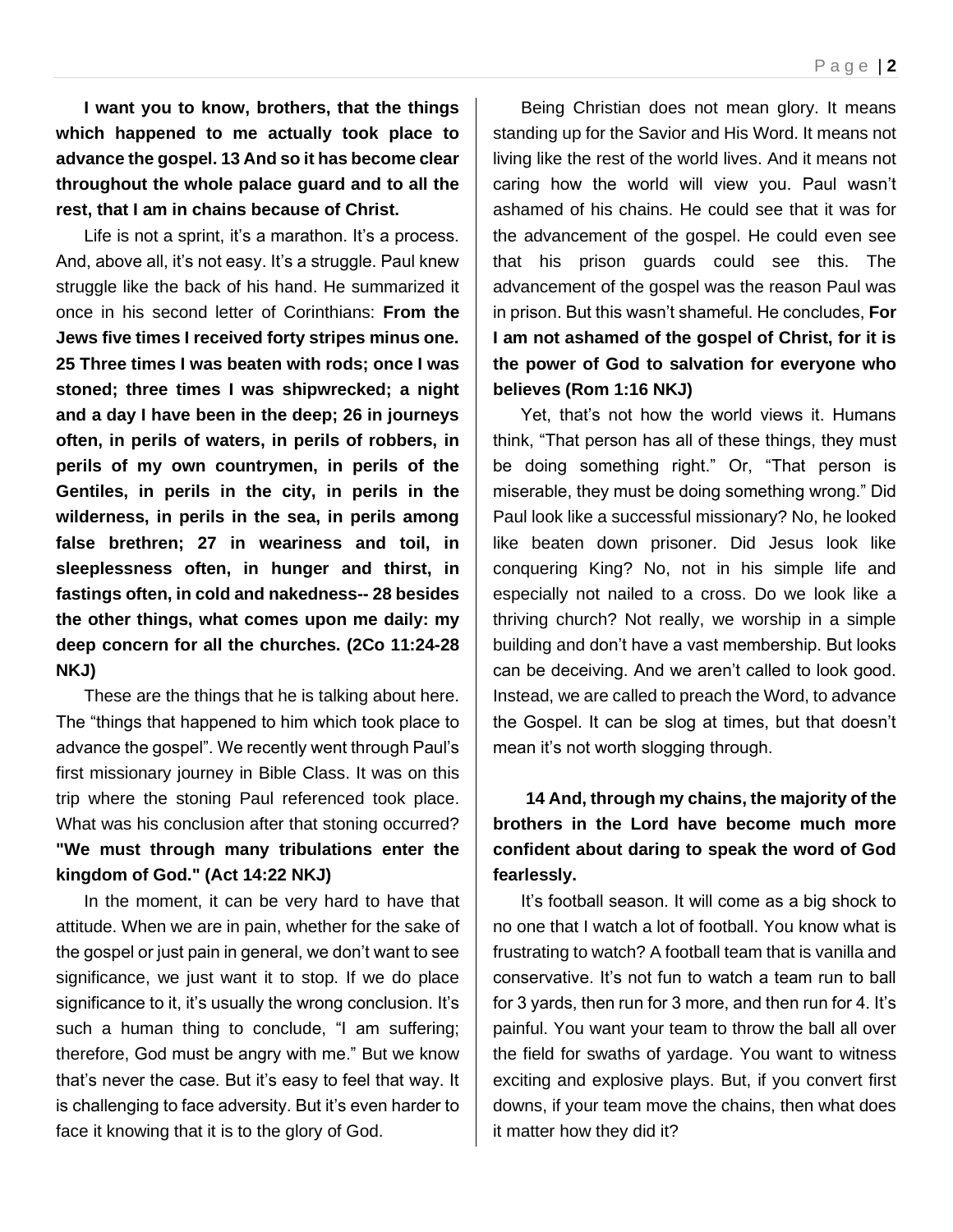What Paul did wasn't glamourous. It was hard. It was painful. He suffered for it. But he was willing to suffer for Jesus' sake. And his chains had an effect. Others noticed it, and they became more **daring to speak the word of God fearlessly.** It seemed as if as Paul's suffering grew, so too the Word of the Lord grew.

But it seems like there were mixed results. **15 Some preach Christ out of envy and rivalry, and others out of good will. 16 The latter do so out of love, knowing that I am placed here for the defense of the gospel. 17 The former proclaim Christ out of selfish ambition, not sincerely, but thinking they can cause trouble for me while I am in chains.** 

The sufferings that Paul endured had both positive and negatives effects. It was encouraging to those who understood what Paul was doing and who he was doing it for. But false teachers also seized on the vacuum of his absence. Many words in the prison letters are dedicated to warning Christians about these sorts of people. His imprisonment strengthened the brethren, but it also provided false teachers room to spread their false doctrine.

How do we determine if we are making progress, advancing the chains, advancing the gospel? It can be hard to truly see. It's hard to see because you're looking for something that cannot always be seen. Yes, we can at times see the results of our spiritual efforts. But even at these times, once more, looks can be deceiving. If I as a Pastor see a large increase of membership, or offerings, I could say "man, the Lord is certainly working through me", and I wouldn't be wrong. The conclusion "the Lord is working through me" would be correct, but things like membership or offerings don't determine that. In football, you can see if your team is moving the chains because it physically happens. But there are no such markers spiritually.

How do we determine progress? Well, that's not really our concern, is it? It's nice to see when it happens, but even then, it's not certain proof that we

are doing what we are supposed to be doing. So how can we make sure that we are advancing the Gospel? There is a line from a recent book, "The 7 Habits of Highly Effective People". One of those principles sounds simple yet is easier said than done. It is: "*The main thing is to keep the main thing the main thing*"

Why is this so hard to do? Because we get distracted all the time. Other things which are not important become more important than they should. When it comes to advancing the Gospel, what is the main thing to keep the main thing? THE GOSPEL!!! How do we determine if we are making progress advancing the Gospel? It doesn't matter! Seeing progress is not a concern of ours. All that matters is that we keep on preaching the Gospel, that Jesus died for sinners. It's such a simple message that it often gets lost. It has been lost so many times over the years. That was why the reformation was so vital. The church had added other focuses. Like we have to cooperate with God to earn His grace. That we had to do certain things not to end up in purgatory (a doctrine not found in the bible). Like it was dangerous to translate the Bible into the language of the people. The reformation came along and provided once again the focus of making the Gospel the main thing. The Word was once again front and center.

When the main thing is keeping the main thing (the gospel) the main thing, then nothing else really matters! **18 What does it matter? Only this, that in every way, whether for outward appearance or for the truth, Christ is being proclaimed, and in this I rejoice.**

Paul's whole point here was that there was only so much he could control. He couldn't control whether or not he was in chains or set free. He couldn't control what other people were saying or thinking about him through out the world. He couldn't control what other people were preaching. All he could do was preach the Gospel in whatever way he could. At this time, it was limited through these letters. That might have